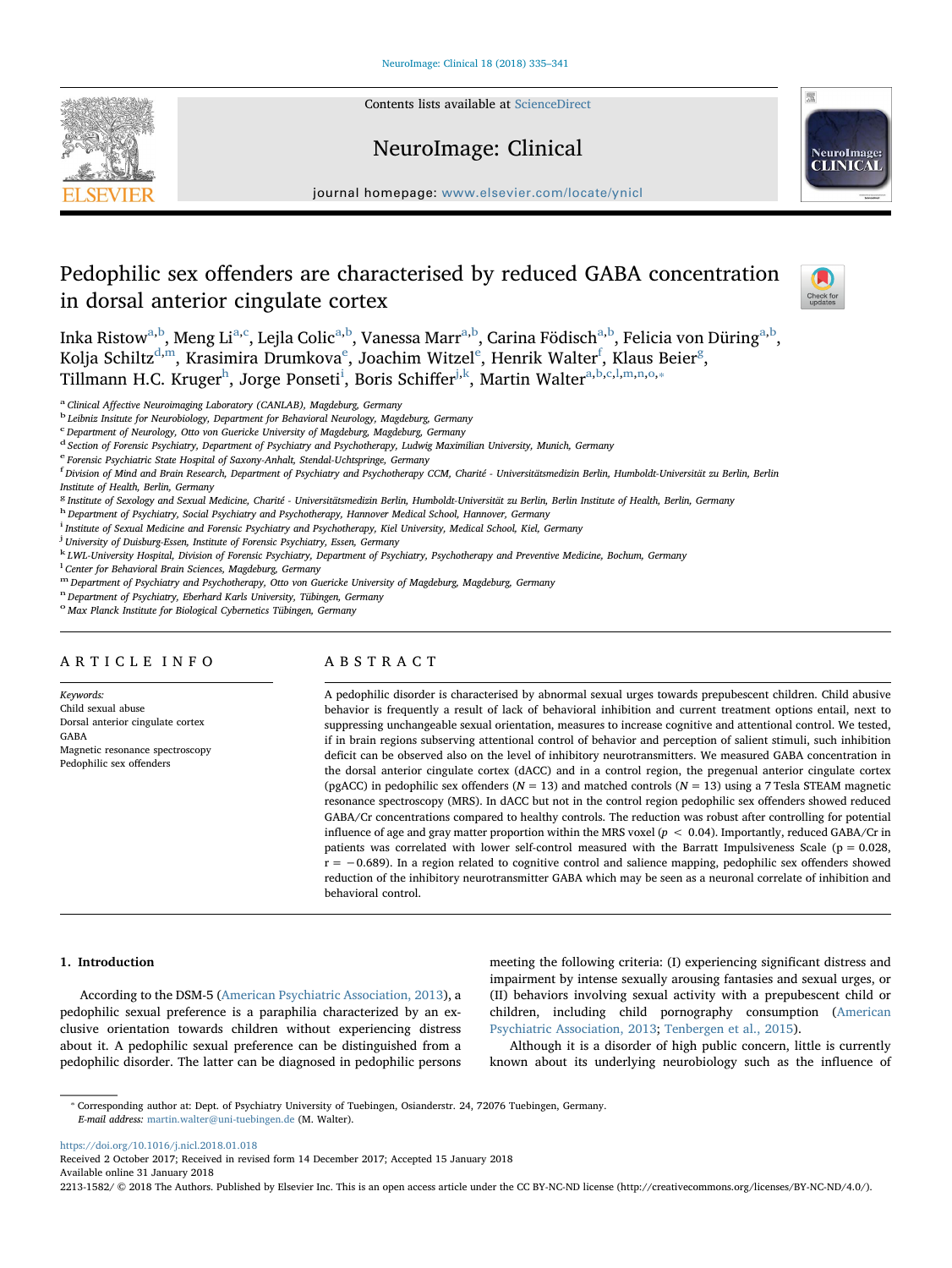specific neurotransmitter patterns in the human brain.

Neurobehavioral models of pedophilia and pedophilic disorder attempting to explain child abusive behavior suggested inhibition-related behavioral and neurofunctional alterations leading to inappropriate behavioral control. Structural and functional differences of pedophilic men with a history of child sexual offending were depicted in the prefrontal cortex ([Mohnke et al., 2014\)](#page-6-1). Altogether, there is evidence that inhibitory dysfunction in the prefrontal cortex may be linked to sexual attraction towards children. Reported deficits in executive function and response inhibition in pedophilic sex offenders support this assumption ([Eastvold et al., 2011](#page-6-2); Schiff[er and Vonlaufen, 2011](#page-6-3); [Massau et al., 2017\)](#page-6-4).

Recent imaging studies tried to determine neuronal correlates of sexual preference in pedophilia and pedophilic disorder. FMRI studies revealed dysfunctions at cognitive stages of sexual arousal processing in frontotemporal brain regions that are essential for salience processing and behavioral control [\(Mohnke et al., 2014](#page-6-1); Schiff[er et al., 2008a\)](#page-6-5).

Within the neurophenomenological model of sexual arousal, a model attempting to explain functions and interactions of different brain regions typically activated when exposed to sexual stimuli ([Redouté et al., 2000](#page-6-6); [Stoléru et al., 1999\)](#page-6-7), the anterior cingulate cortex is described as an important hub of sexual processing. It is mainly involved in inhibitory processes and preparational aspects such as motivation and physiological reactions.

Brain regions involved in response inhibition have been studied extensively in other populations. Neurobiological aspects of response inhibition and impulsivity were assessed using go/nogo paradigms. Poor task performance during response inhibition was found during response inhibition in samples showing impulsive behavior such as attention-deficit/hyperactivity disorder (ADHD), borderline personality disorder, antisocial personality disorder or drug addiction [\(Verbruggen](#page-6-8) [and Logan, 2008](#page-6-8)). Impaired response inhibition was associated with disruptions in frontal brain areas like the dorsal anterior cingulate cortex (dACC) and the basal ganglia [\(Eagle et al., 2008](#page-6-9); [Kargel et al.,](#page-6-10) [2017\)](#page-6-10). Accordingly, impaired inhibition leading to disrupted frontal brain activity was also found in pedophilic disorder. It was reported that pedophilic men who had never molested children displayed stronger activity in brain regions associated with inhibitory control compared to pedophilic men with a history of child sexual offending ([Kargel et al., 2017\)](#page-6-10).

There is some evidence that pedophilia and obsessive compulsive spectrum disorders (OCD) show phenomenological ([Bradford, 1999](#page-5-1)) as well as etiological overlap as reflected for instance by similar pattern of brain structural deficiencies (Schiff[er et al., 2007\)](#page-6-11). ADHD is another highly comorbid clinical condition in pedophilia which may further sexual disinhibition and therefore has been discussed as an important vulnerability factor to sexual delinquency ([Blocher et al., 2001;](#page-5-2) [Kafka,](#page-6-12) [2012\)](#page-6-12).

On the neuronal level inhibition processes are carried out through neurotransmitters with γ-aminobutyric acid (GABA) as the main inhibitory neurotransmitter. Lower GABA concentrations were linked to ADHD [\(Ende et al., 2016;](#page-6-13) [Edden et al., 2012\)](#page-6-14) as well as to OCD ([Simpson et al., 2012\)](#page-6-15). Reduced GABA levels in ACC subsequently predicted higher scores on self-reported impulsivity [\(Ende et al., 2016](#page-6-13)). Among a wide variety of methods studying GABAergic brain processes, the only technique that allows direct, non-invasive detection of endogenous GABA in vivo, is magnetic resonance spectroscopy (MRS). Within the field of cognitive neurosciences there is strong interest in studying the role of GABA as it relates to the inhibition-dependent cognitive processes. GABAergic processes have been described in the context of various neurologic and psychiatric conditions, including epilepsy, mood disorders, motor disorders, alcoholism and drug addiction [\(Schur et al., 2016](#page-6-16); [Levy and Degnan, 2013](#page-6-17)). No study so far investigated inhibitory metabolites in pedophilia. Detecting GABA at low-field strengths is difficult, due to overlap with signal from other metabolites. Measuring with editing sequences e.g. JPRESS or MEGA

Press, takes very long time per voxel and thus makes it difficult to measure specific effects controlling for unspecific general changes in other regions. At 7 T, this is possible due to high signal-to-noise ratio (SNR) and good spectral resolution for accurate metabolite quantification.

Based on previous reports, we assessed whether in the dorsal anterior cingulate cortex (dACC), a frontal brain region subserving attentional control of behavior and perception of salient stimuli, presumed dysfunctions in GABAergic metabolism linked to actual abusive behavior in pedophilic sex offenders. With regard to our hypothesis focusing on inhibitory control and attention modulation dACC was selected as the representative region over other brain regions that were described in the context of pedophilia, for instance amygdala ([Poeppl](#page-6-18) [et al., 2011](#page-6-18); Schiff[er et al., 2008a;](#page-6-5) Schiff[er et al., 2008b\)](#page-6-19).

Moreover, we wanted to examine whether GABAergic deficits in pedophilic patients with hands-on delinquency associated with behavioral response patterns including impulsivity and self-control, measured with German versions of the Barratt Impulsiveness Scale ([Patton](#page-6-20) [et al., 1995](#page-6-20)) and the German ADHD Self-Report Scale (ADHS-SB; [Rösler](#page-6-21) [et al., 2008](#page-6-21)).

We hypothesized that pedophilic patients with a history of child sexual offending are characterised by a behavioral inhibition deficit since they could not refrain from their sexual drives and may hence not be in full control of their impulses. In order not to mix subgroups of pedophilic subtypes, previous child sex offending was defined as an inclusion criterion for the patient group to be fulfilled.

## 2. Methods

### 2.1. Participants

Participants of the study were assessed within the framework of a German multi-site research project called "Neural Mechanisms Underlying Pedophilia and Sexual Offending Against Children" (NeMUP; [www.nemup.de](http://www.nemup.de)) comprising five collaborative research sites from the field of forensic psychiatry or sexual medicine located in Berlin, Bochum/Essen, Hanover, Kiel and Magdeburg.

The group of pedophilic patients included 13 males fulfilling the diagnostic criteria for a pedophilic disorder according to DSM-5. Exclusion criteria were other prior psychiatric or neurological disorders. All patients had committed sexual offenses against children. The number of victims sexually assaulted by the offenders ranged from 1 to about 14 (mean =  $5.3 \pm 5.01$ ). The majority of the patients were right-handed ( $N = 11$ ) as assessed using the updated 15 item-index of the Edinburgh Handedness Inventory (Oldfi[eld, 1971](#page-6-22)). Patients, in part taking anti-androgen medication ( $N = 5$ ), were recruited from the State Forensic Hospital Uchtspringe, Germany.

The control group was matched to the patient group for gender, group size, age and laterality index. In order to assess the participant's verbal and general intelligence the means of four subtests derived from the German version of the Wechsler Adult Intelligence Scale (4th Edition, WAIS; [von Aster et al., 2006\)](#page-6-23), were conducted. To calculate individual scores, subtests Similarities and Vocabulary from the verbal comprehension scale as well as Block Design and Matrix Reasoning from the perceptual reasoning scale were applied.

All volunteers completed the German Structured Clinical Interview (SCID) for DSM-IV-TR ([Wittchen et al., 1997](#page-6-24)), the German Hamilton Anxiety Rating Scale (HAM-A; [Hamilton, 1959](#page-6-25); [CIPS, 1996\)](#page-5-3) the German 21-item Hamilton Depression Scale (HAM-D; [Hamilton, 1960](#page-6-26)) to ensure the absence of any psychiatric disorders. Furthermore, all participants completed the German versions of the Barratt Impulsiveness Scale (BIS; [Patton et al., 1995\)](#page-6-20) and the German ADHD Self-Report Scale ([Rösler](#page-6-21) [et al., 2008](#page-6-21)). To determine the participants' personal body scheme age preference we applied the Tanner scales including photographs of the five Tanner stages ([Seto, 2008](#page-6-27)). We also assessed the victims' Tanner scales as well as the subjects' preferred Tanner stage with regard to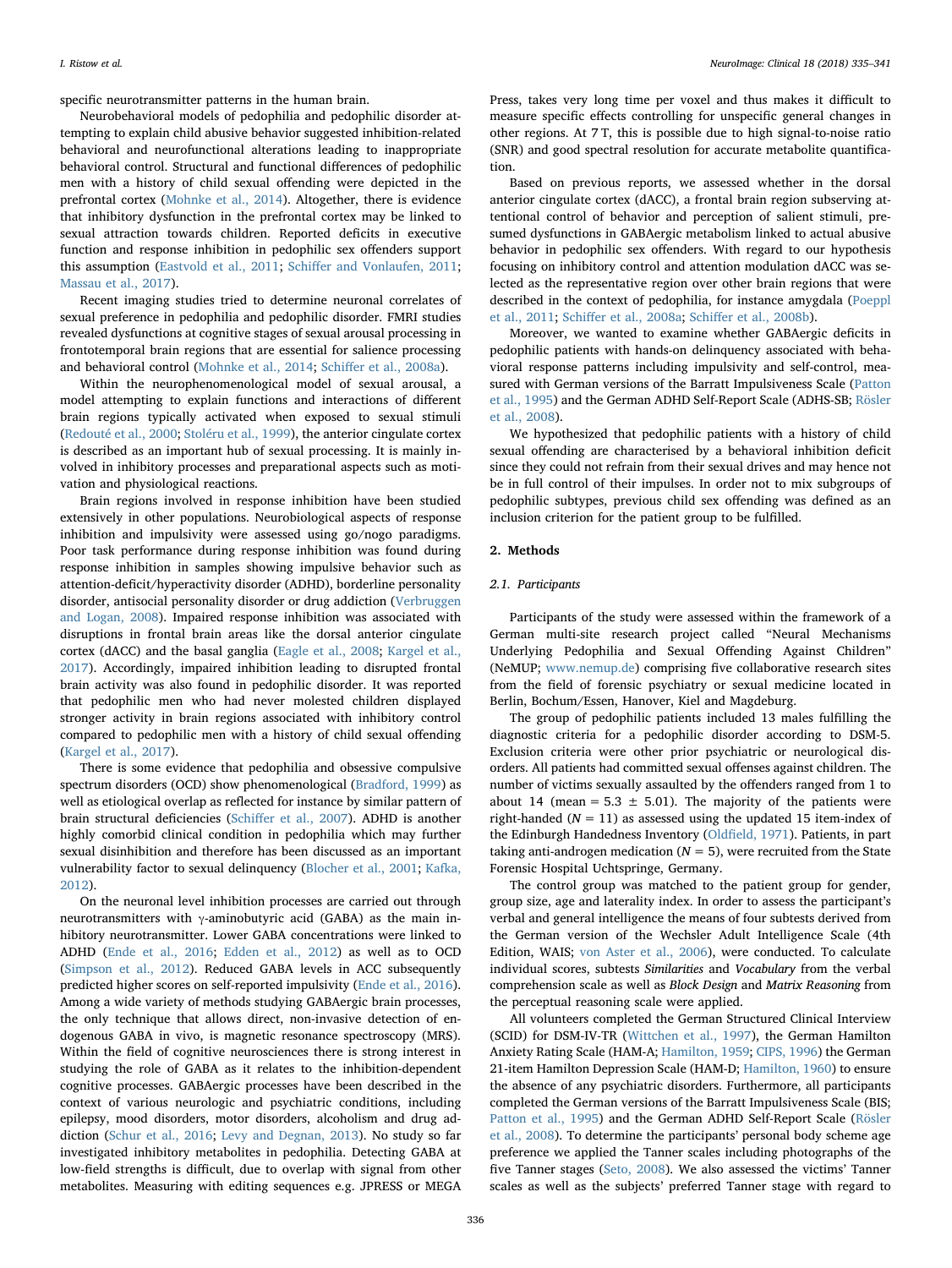sexual phantasies. In addition, part of the survey was to collect information about the subjects' consumption of child pornography and indicatives with normally dressed children and to record details about sexual activity with the victims, their prosecution and the judgment including sentence.

The study was approved by the local ethics advisory board of the Medical School, Otto-von-Guericke-University Magdeburg, and written informed consent was obtained from all participants.

#### 2.2. Magnetic resonance image data acquisition

Magnetic resonance measurements were performed on a 7T MR scanner (Magnetom 7T, Siemens, Erlangen, Germany) with a 32 channel head array coil. All participants were measured on the same day of the week (Tuesday) at the same time (10–11 a.m.). After automated global shim, T1-weighted images were acquired for anatomical reference utilizing a Magnetized Prepared Rapid Gradient Echo sequence (MPRAGE,  $TE = 2.73$  ms,  $TR = 2300$  ms,  $TI = 1050$  ms, flip angle =  $5^\circ$ , bandwidth = 150 Hz/pixel, acquisition matrix =  $320 \times 320 \times 224$ , voxel size =  $0.8 \text{ mm}^3$ ).

#### 2.3. Magnetic resonance spectroscopy data acquisition and analysis

An optimized vendor-provided double-gradient echo shim technique for region-specific shimming was used for MRS-acquisition. To optimize the field homogeneity, localized shimming was performed using FASTMAP ([Gruetter, 1993;](#page-6-28) [Gruetter and Tkác, 2000](#page-6-29)). Afterwards, single proton MRS spectra were acquired at rest for each participant in two different regions: (A) bilateral dACC  $25 \times 15 \times 10$  mm<sup>3</sup> = 3.75 ml and (B) bilateral pgACC  $20 \times 15 \times 10$  mm<sup>3</sup> = 3 ml [\(Fig.](#page-2-0) 1). The bilateral voxel position followed the sagittal median line to maximize the coverage of the gray matter tissue. Considering the functional segregation within the cingulate cortex, we used the rostral part of the

anterior cingulate cortex (pgACC), a brain region specialized for affective processes, as a control region [\(Steele and Lawrie, 2004](#page-6-30); [Mohanty](#page-6-31) [et al., 2007\)](#page-6-31). Whereas the dACC is a region critical for cognitive inhibition processes and salience the pgACC as a part of the default mode network (DMN) has been implicated mainly in self–referential processes, e.g. emotion processing, mood regulation or the identification of affective internal states [\(Raichle et al., 2001](#page-6-32); [Fox et al., 2005;](#page-6-33) [Andrews-](#page-5-4)[Hanna et al., 2010](#page-5-4); [Medford and Critchley, 2010](#page-6-34); [Horn et al., 2010](#page-6-35)).

Proton MRS data were acquired for both voxels using a stimulatedecho acquisition mode sequences (STEAM; [van Zijl et al., 1989;](#page-6-36) [Moonen](#page-6-37) [et al., 1992](#page-6-37)) with the following parameters: 128 averages;  $TR = 3000$  ms,  $TE = 20$  ms, mixing time  $= 10$  ms. The acquisition time added up to 8 min and 40 s for each voxel. After MRS measurements were completed subjects underwent additional fMRI task in the same scan session (duration  $= 14$  min).

LC Model fitting software (Stephen Provencher, Inc., Oakville, ON, Canada, Version 6.3.0; [Provencher, 1993](#page-6-38)) and the simulate basis set were used for the analysis of the acquired spectra. Nineteen different endogenous metabolite concentrations were measured in the stimulated basis set, previously described by [Dou et al. \(2013\)](#page-6-39). Signal-to-noise ratio (SNR) and Cramér-Rao Lower Bound (CRLB; [Cavassila et al.,](#page-5-5) [2001\)](#page-5-5) were used as the quality criteria. Group analyses were performed with the data fulfilling the following quality criteria in both regions to indicate reliable spectral identification: (I) CRLBs < 20%, (II) fullwidth half-maximal (FWHM) of all spectra < 24 Hz, and (III) SNR > 20.

Since creatine has been described as a stable metabolite in healthy controls and an appropriate internal reference for measured metabolite concentrations, GABA values are reported as their relative amounts to creatine ([Jansen et al., 2006](#page-6-40)). Moreover, the GABA/Cr ratio showed the best reproducibility ([Bogner et al., 2010\)](#page-5-6). There were no outliers in either sample ( $\pm$  1.5 IQR).

<span id="page-2-0"></span>

Fig. 1. Representative voxel position in A) dorsal anterior cingulate cortex (dACC); B) pregenual anterior cingulate cortex (pgACC).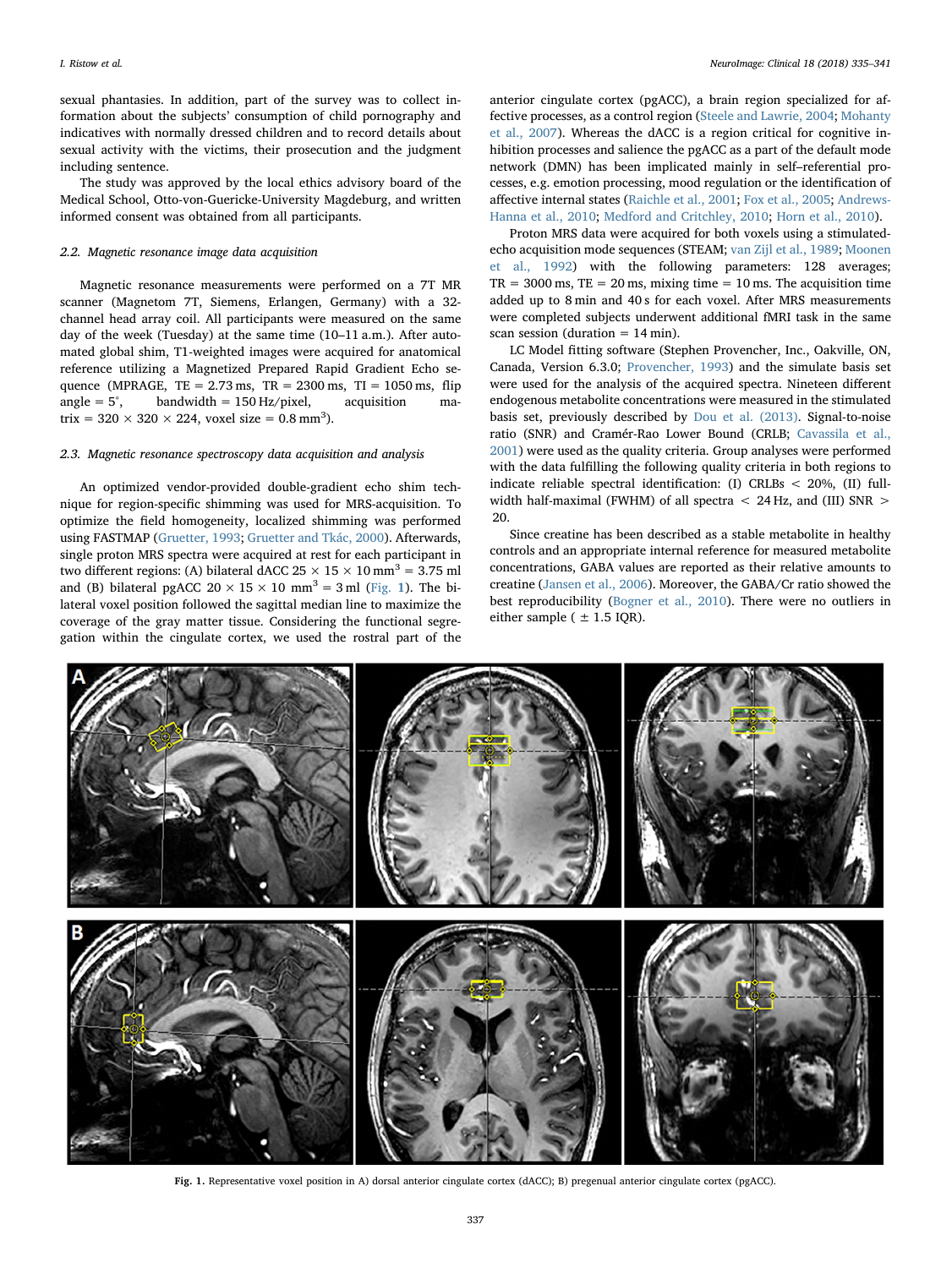#### 2.4. Statistical analysis

To test for group differences of GABA/Cr ratio between patient and control group, firstly a one-way ANOVA controlling for age and gray matter content was done followed by a post-hoc t-test. Spearman correlation coefficients of GABA/Cr ratio with factor 'self-control' of the BIS-11 and ADHS-SB scores were calculated within the patient group. As a post-hoc exploratory analysis we divided our patient group in "low" and "high" GABA/Cr ratio subgroups by means of median split and compared their scores of the factor 'self-control' of the BIS-11 with Mann-Whitney U-test due to the small sample size. Statistical analyses were performed using SPSS (IBM SPSS Statistics for Windows, Version 20.0. IBM Corp.: Armonk, NY.). A two-tailed p-value < 0.05 was set as statistically significant. For exploratory correlation analyses, results were reported at an uncorrected level of two-tailed p-value < 0.05.

#### 3. Results

## 3.1. Demographic data

Three patients and three healthy controls had to be excluded from the analysis since they did not meet all of our three criteria for sufficient quality spectra in both brain regions. Thus, the final sample size consisted of  $N = 20$  (10 healthy controls, 10 patients). The demographics of the matched groups are described in [Table 1.](#page-3-0)

There were no significant differences between groups in age, handedness and IQ ([Table 1\)](#page-3-0). There were also no significant group differences for relative gray and white matter tissue composition in each MRS voxel (dACC  $p = 0.301$ , pgACC  $p = 0.773$ ).

#### 3.2. Patients exhibit lower GABA/Cr in the dACC

One-way ANOVA controlling for age and gray matter content revealed significant effect for group on dACC GABA levels ( $p = 0.040$ ,  $F = 4.969$ ,  $\eta^2 = 0.237$ ). Posthoc *t*-test revealed that patients had significantly lower GABA/Cr ( $p = 0.026$ ,  $t = -2.431$ ). This was not the case for the control region in pgACC ( $p = 0.382$ ,  $t = -0.898$ ). Comparing GABA/Cr scores between patients with and without pharmacological treatment t-test did not reveal any effect of pharmacological treatment ( $p = 0.190$ ,  $t = 1.502$ ).

# 3.3. Inhibitory metabolite negatively associates with psychological measurements of inhibition

A negative linear interdependence was ascertained by nonparametric correlations between GABA in the dACC and ADHS-SB  $(p = 0.014, r = -0.774)$  and for BIS-11 self-control  $(p = 0.028,$  $r = -0.689$ ; [Fig. 2](#page-4-0)A, [Fig. 3](#page-4-1)A). Correlation analyses were also performed using GABA levels in control region pgACC. Results did not reveal any significant effects [\(Table 2](#page-4-2)). Mann-Whitney U test between patients' high and low dACC-GABA revealed significantly higher scores for impulsivity (lack of self-control) measured by the 1st order factor 'self-control' of the BIS-11 ( $p = 0.031$ ) and higher ADHS-SB scores  $(p = 0.009)$  in patients with low GABA [\(Fig. 2](#page-4-0)B, [Fig. 3](#page-4-1)B).

## <span id="page-3-0"></span>Table 1

Mean values  $+$  SD of variables.

|                                                                                               | Pedophilic patients<br>Healthy controls                                                       |                                                                                            | р                                       |
|-----------------------------------------------------------------------------------------------|-----------------------------------------------------------------------------------------------|--------------------------------------------------------------------------------------------|-----------------------------------------|
| Number<br>Mean age<br>EHI-Index (15)<br><b>IO-WASI</b><br>GABA/Cr in dACC<br>GABA/Cr in pgACC | 10<br>$33.70 + 10.46$<br>$50.00 + 65.85$<br>$94.30 + 15.54$<br>$0.15 + 0.05$<br>$0.15 + 0.04$ | 10<br>$31.60 + 4.27$<br>$48. + 77.54$<br>$99.50 + 17.69$<br>$0.22 + 0.07$<br>$0.17 + 0.07$ | 0.54<br>0.95<br>0.49<br>$0.03*$<br>0.38 |
|                                                                                               |                                                                                               |                                                                                            |                                         |

<span id="page-3-1"></span> $* p < .05$ .

#### 4. Discussion

Our findings provide the first evidence that those pedophilic patients who committed child sexual offending show lower GABA/Cr ratios than healthy controls. This was exclusively observed in the dACC, and not in the control region- pgACC. In line with previous MRS studies ([Ende et al., 2016;](#page-6-13) [Edden et al., 2012\)](#page-6-14), lower GABA concentrations in the anterior cingulate cortex, the primary somatosensory and motor cortices led to ADHD-like symptom reports reflected by impulsivity and lower self-control ratings which is consistent with the assumption of disrupted inhibition processes in pedophilic sex offenders.

We investigated the role of GABA in the dACC, a brain region that has been previously described as an important modulatory hub of cognitive control and salience network. It has been linked to executive control processes, salience processing and higher-order cognitive processes ([Shackman et al., 2011\)](#page-6-41). DACC was furthermore reported as a region where information about reinforcers is connected to motor centers that are crucial for expressing affect and executing or inhibiting goal-directed behavior [\(Agam et al., 2010\)](#page-5-7), as well as to reward based decision making [\(Bush et al., 2002](#page-5-8)). The functional specificity of the subregions of the cingulate cortex might explain why associations for the ADHS-SB and the factor 'self-control' of BIS-11 were found for the dACC GABA/Cr levels and not for the pgACC GABA/Cr levels.

FMRI studies investigating neural correlates of attention-deficit/ hyperactivity disorder (ADHD) studies have identified the dACC and other structures, comprising the cognitive control and attention network [\(Bush, 2011;](#page-5-9) [Uddin et al., 2008;](#page-6-42) [Castellanos et al., 2008;](#page-5-10) [Dickstein](#page-6-43) [et al., 2006](#page-6-43)), as loci of dysfunctions.

GABAergic deficits and its importance for functional alterations in the ACC have been investigated using task fMRI. It has been shown that high GABA concentrations in healthy controls predict larger negative BOLD changes in the anterior cingulate cortex (Northoff [et al., 2007](#page-6-44)). Lower GABA levels, mediating neuronal inhibition, might consequentially increase neural activity in the dACC through disinhibition of glutamatergic neurons and desynchronized neural activity ([Coyle](#page-5-11) [et al., 2012\)](#page-5-11). Inability to tune out dACC or fine modulate functional regional response could thus lead to poor self-control, as measured with the questionnaires. Association between MRS concentration and BOLD effects could further be established for functional connectivity. [Horn](#page-6-35) [et al., 2010,](#page-6-35) were the first to demonstrate a correlation between local measures of glutamate and deviant resting state connectivity between ACC and insula. [Demenescu et al., 2017](#page-5-12), extended the view in that also whole brain networks of seed regions within the salience network change their connectivity as a function of local metabolite concentration Specifically it was shown that regional GABA and Glutamate levels differentially affect the extent of the resting state network coherence. [Kapogiannis et al., 2013,](#page-6-45) further specified differential contribution of local GABA and Glutamate concentrations from the same origin on the extent of resting state network coherence.

The direct link between fMRI BOLD responses and varying GABA concentrations in the same region, as provided by above mentioned studies is crucial to discuss the relationship between abnormal psychological functions and deviant transmitter levels. Moreover, to discuss about functional implication of an altered metabolite concentration another requirement is regional specificity of associations. In the case of the present study, specificity was ascertained for the caudal, i.e. cognitive component of the dACC while GABA levels in the pgACC were not altered. A discussion of the observed specificity in the context of clinical studies remains however difficult: Measures of GABA normally are time consuming, given that specific sequences with e.g. incremental TE modeling or additional editing pulses are required. Therefore, most clinical studies focused on investigating a single region with the lack of control for general effects. The application of ultra-high field strength of 7 T as available for the current study however was able to reduce acquisition times per voxel considerably and therefore provide measures for both ACC subregions within the same measurement. Such protocols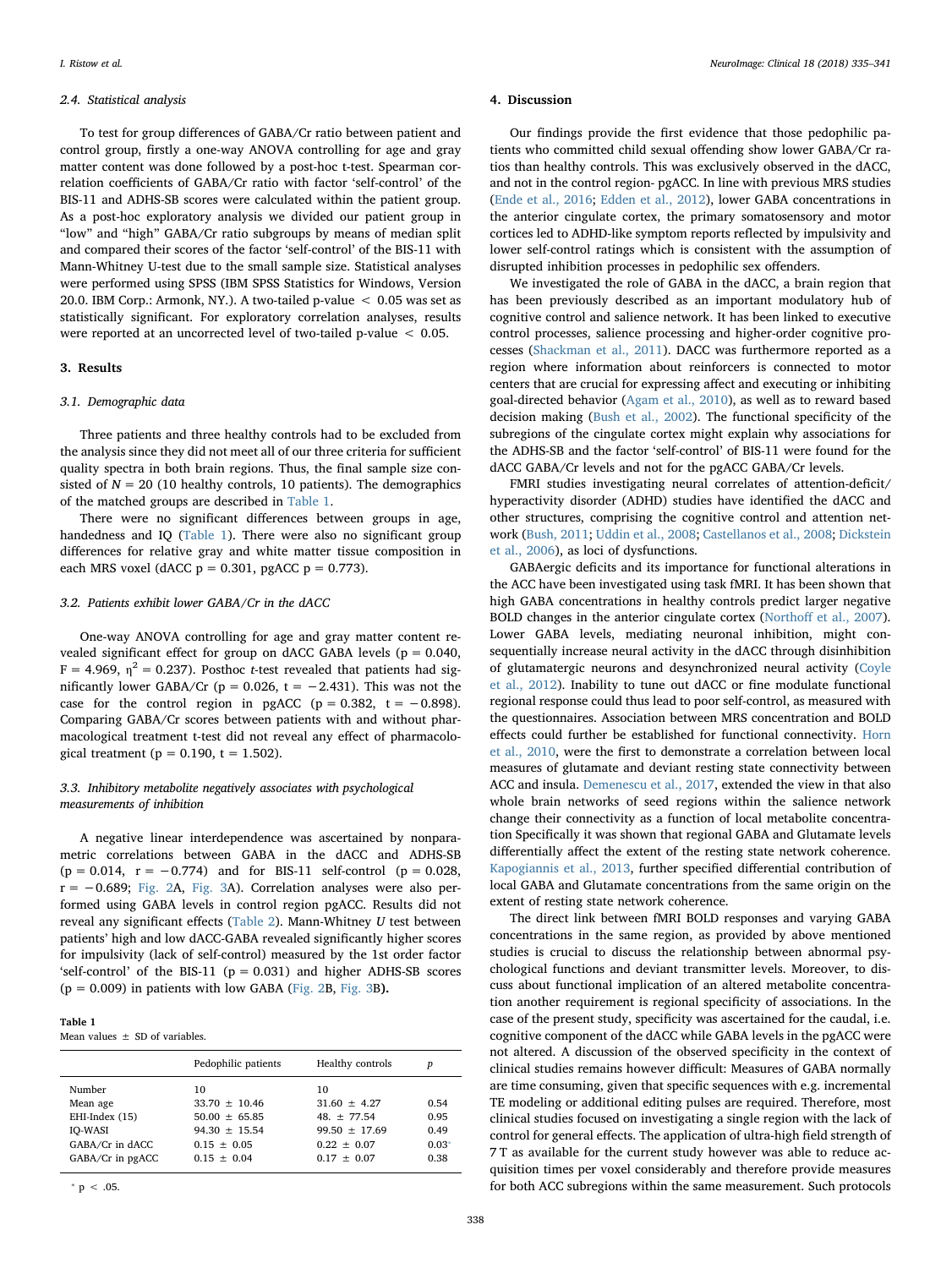<span id="page-4-0"></span>

Fig. 2. A) Negative correlation between GABA/Cr levels and ADHS-SB scores; B) Significant effects of 'high' and 'low GABA/Cr' groups on ADHS-SB scores in patients.

have however not been available for most MRS studies in clinical populations such as ADHD. Recent metaanalyses provide evidence for a certain degree of specificity of local GABA changes across different psychiatric diseases. Following GABA levels were reduced in ASD but not ADHD populations [\(Schur et al., 2016](#page-6-16)). It has to be noted however that most studies had to measure GABA in considerably larger voxels with less specificity for underlying neuroanatomical regions. [Dou et al.,](#page-6-39) [2013](#page-6-39) however demonstrated that such neuroanatomical distinctions are crucial as that underlying receptor fingerprints predict variations of local GABA concentration and a similar account was found for pharmacologically induced changes of metabolites [\(Li et al., 2017\)](#page-6-46). Therefore, discussion of our findings of locally reduced levels of the inhibitory transmitter GABA may currently better be done in terms of the

# <span id="page-4-2"></span>Table 2

Correlation table ADHS-SB & GABA/Cr dACC/pgACC, Self-control (BIS-11) & GABA/Cr in dACC/).

|                                  | GABA/Cr in dACC    |                      | GABA/Cr in pgACC |                    |
|----------------------------------|--------------------|----------------------|------------------|--------------------|
|                                  | р                  | r                    | D                | r                  |
| ADHS-SB<br>Self-control (BIS-11) | $0.01*$<br>$0.03*$ | $-0.774$<br>$-0.689$ | 0.95<br>0.38     | $-0.02$<br>$-0.22$ |

<span id="page-4-3"></span> $* p < .05$ .

<span id="page-4-1"></span>

Fig. 3. A) Negative correlation between GABA/Cr levels and self-control (BIS-11) score; B) Significant effects of 'high' and 'low GABA/Cr' groups on self-control (BIS-11) scores in patients.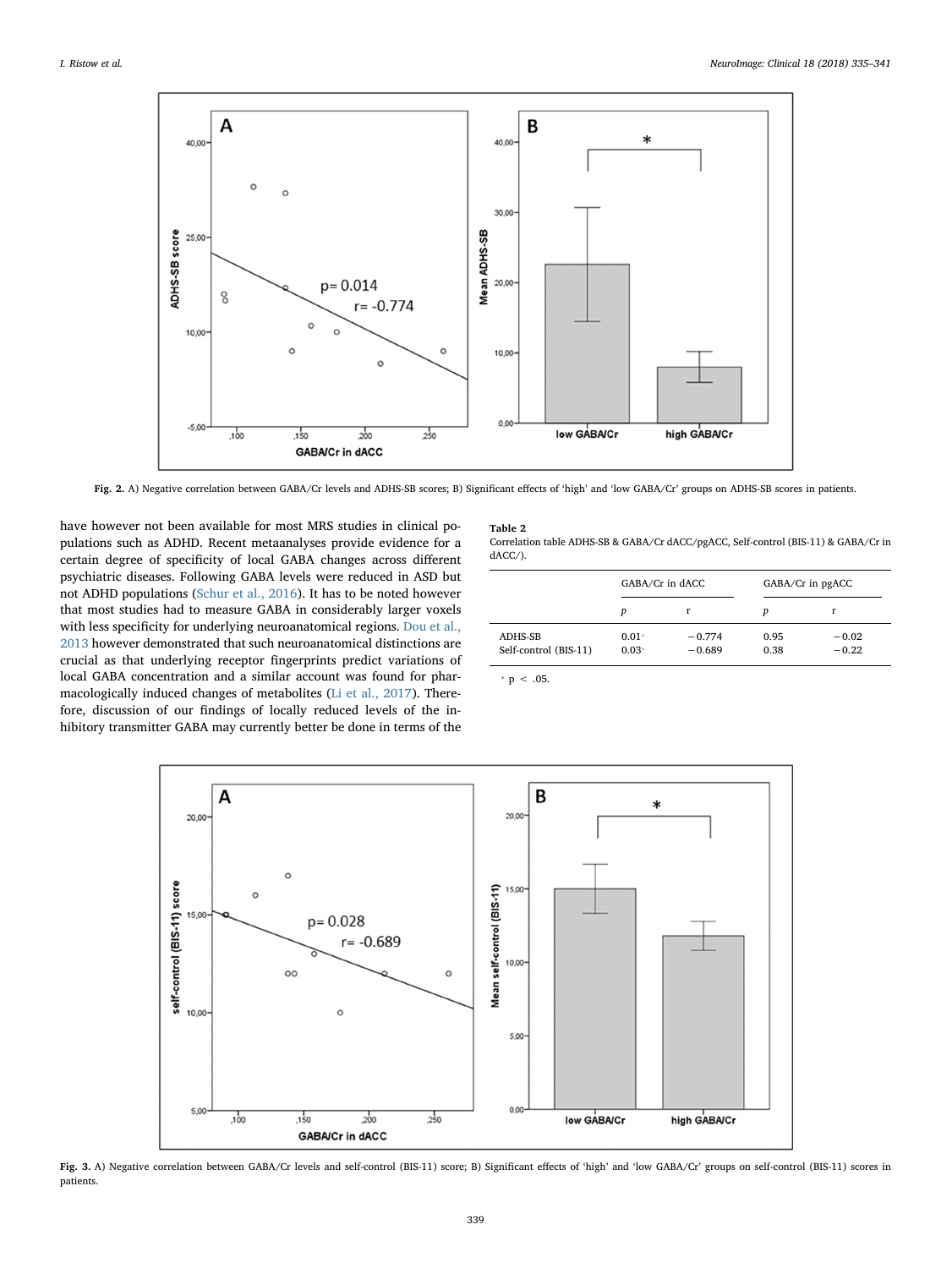regional profile of changes across modalities. It is however promising to observe a relationship with the proposed psychological deficit i.e. selfcontrol. Similar observations have been reported for other psychiatric disorders such as depression, where local glutamatergic deficits in the rostral, the affective ACC subdivision, were correlated with levels of anhedonia in the patient group ([Walter et al., 2009\)](#page-6-47). In the current study accordingly no correlations of the ADHD-SB marker and GABA were found for the healthy control group nor for the pgACC control region.

### 4.1. Limitations

Nevertheless, some important limitations must be mentioned. Small sample size of our study limits the statistical power warranting caution in interpretation. In the field of pedophilia research the recruitment of patients fulfilling the MRI criteria for ultra-high-field 7T MR imaging is complicated. Furthermore, distinction of GABA signal from the overlapping resonant peaks of other metabolites is still technically very challenging and often leads to a reduction of the sample size due to bad spectral quality.

Moreover, it has to be critically acknowledged that five patients were under antiandrogenous pharmacotherapy. Although, we did not find any effect of treatment by comparing GABA/Cr levels between patients with and without anti-androgen therapy, potential confounds of the medication causing an influence on steroid hormone levels cannot be fully ruled out [\(de Bondt et al., 2015\)](#page-5-13). Testosterone binds to intracellular androgen receptors and has been suggested to regulate differentiation during development, as well as behavior in the adult brain. Lower testosterone levels have been reported in studies investigating anxiety, depression or impaired cognition and memory ([Höfer et al., 2013](#page-6-48); [Celec et al., 2015](#page-5-14)), but the mechanisms of steroid action however still remain unclear. Studies focusing on binding and metabolism found increased androgen-binding affinity in various brain areas such as hypothalamus, amygdala ([Clark et al., 1988](#page-5-15)), as well as in cingulate cortex ([Nuñez et al., 2003\)](#page-6-49). Furthermore, testosterone treatment was associated with an improved regional glucose metabolism i.e. in the posterior and subgenual anterior cingulate cortex in patients with anorexia nervosa [\(Castellanos et al., 2008](#page-5-10); [Miller et al., 2004\)](#page-6-50) ([Miller](#page-6-50) [et al., 2004,](#page-6-50) indicating these regions are susceptible to exogenous androgen modulation. FMRI studies showed that subjects with increased androgen levels exhibit reduced functional connectivity between brain structures relevant for emotional and cognitive regulation, including anterior cingulate cortex [\(Westlye et al., 2017\)](#page-6-51). Hence changes in testosterone levels may also influence sexual arousal [\(Jordan et al., 2014](#page-6-52); [Jordan et al., 2011a, 2011b\)](#page-6-53), behavior and function in connection to ACC substructures.

Therefore, it is of interest to see if GABAergic abnormalities can be found in both medicated and unmedicated patients. Future studies, powered for adequate subgroup analyses, should focus on the treatment effects of the testosterone influencing medication with potential downstream effects on GABA levels.

Additionally, only patients with a history of child sexual offending were included into the study. Therefore, it has to be acknowledged that the results do not reveal the characteristic of pedophilic interest per se. We cannot provide evidence whether the GABAergic deficit is related to the pedophilic interest, the child sexual offending, or both. Since we were not able to control separately for pedophilic interest vs. child sexual offending, it was even more important to include clinical questionnaires such as the Barratt Impulsiveness Scale into our study design. It is well known that patients with a pedophilic disorder differ strongly in their clinical phenotypes. Thus, a differentiated approach must be taken into consideration of these results as they are exclusively related to pedophilic sex offenders. Abnormalities in the anterior cingulate cortex were previously linked to higher risk of re-offending in pedophilic child molesters (Schiff[er et al., 2017](#page-6-54)). Therefore, we speculate that dACC GABA deficit can only be found in pedophilic patients with a

history of child sexual offending. Future studies should however investigate if GABAergic metabolism in the dACC differs in pedophilic patients who can refrain from their sexual drives and are thus in full control of their impulses.

#### 5. Conclusions

In conclusion, we found a metabolic correlate of inhibition in pedophilic patients with a history of child sexual offending reflected by reduced GABA concentrations in the dACC. Moreover, lower GABA/Cr in patients was correlated with lower self-control and ADHD-like symptom reports. The findings of our study depict necessity and feasibility to investigate the role of metabolites in the brain and to perform tasks including measures of cognitive control and response inhibition in future pedophilic disorder studies.

# Funding and disclosure

The study was financially supported by a grant from the Federal Ministry of Education and Research Germany (BMBF): 01KR1205 to BS, MW, KMB, HW, JP & THCK.

The authors declare that the research was conducted in the absence of any commercial or financial relationships that could be perceived as a real or apparent conflict of interest in the context of this publication.

#### Acknowledgements

We thank R. Blobel, C. Tempelmann for their help and technical advice during data acquisition and the staff from the Forensic Clinic Uchtspringe for their skillful assistance.

#### References

- <span id="page-5-7"></span>[Agam, Y., Joseph, R.M., Barton, J.J.S., Manoach, D.S., 2010. Reduced cognitive control of](http://refhub.elsevier.com/S2213-1582(18)30018-4/rf0005) [response inhibition by the anterior cingulate cortex in autism spectrum disorders.](http://refhub.elsevier.com/S2213-1582(18)30018-4/rf0005) [NeuroImage 52 \(1\), 336](http://refhub.elsevier.com/S2213-1582(18)30018-4/rf0005)–347.
- <span id="page-5-0"></span>[American Psychiatric Association, 2013. Diagnostic and Statistical Manual of Mental](http://refhub.elsevier.com/S2213-1582(18)30018-4/rf9000) [Disorders, 5th ed. American Psychiatric Association, Arlington.](http://refhub.elsevier.com/S2213-1582(18)30018-4/rf9000)
- <span id="page-5-4"></span>[Andrews-Hanna, J.R., Reidler, J.S., Sepulcre, J., Poulin, R., Buckner, R.L., 2010.](http://refhub.elsevier.com/S2213-1582(18)30018-4/rf0010) [Functional-anatomic fractionation of the brain's default network. Neuron 65 \(4\),](http://refhub.elsevier.com/S2213-1582(18)30018-4/rf0010) 550–[562](http://refhub.elsevier.com/S2213-1582(18)30018-4/rf0010).
- <span id="page-5-2"></span>[Blocher, D., Henkel, K., Retz, W., Retz-Junginger, P., Thome, J., Rosler, M., 2001.](http://refhub.elsevier.com/S2213-1582(18)30018-4/rf0015) [Symptome aus dem Spektrum des hyperkinetischen Syndroms bei](http://refhub.elsevier.com/S2213-1582(18)30018-4/rf0015) [Sexualdelinquenten. Fortschr. Neurol. Psychiatr. 69 \(10\), 453](http://refhub.elsevier.com/S2213-1582(18)30018-4/rf0015)–459.
- <span id="page-5-6"></span>[Bogner, W., Gruber, S., Doelken, M., Stadlbauer, A., Ganslandt, O., Boettcher, U., et al.,](http://refhub.elsevier.com/S2213-1582(18)30018-4/rf0020) 2010. In vivo quantifi[cation of intracerebral GABA by single-voxel \(1\)H-MRS](http://refhub.elsevier.com/S2213-1582(18)30018-4/rf0020)–how [reproducible are the results? Eur. J. Radiol. 73 \(3\), 526](http://refhub.elsevier.com/S2213-1582(18)30018-4/rf0020)–531.
- <span id="page-5-1"></span>[Bradford, J.M., 1999. The paraphilias, obsessive compulsive spectrum disorder, and the](http://refhub.elsevier.com/S2213-1582(18)30018-4/rf0025) [treatment of sexually deviant behaviour. Psychiatry Q. 70 \(3\), 209](http://refhub.elsevier.com/S2213-1582(18)30018-4/rf0025)–219.
- <span id="page-5-9"></span>[Bush, G., 2011. Cingulate, frontal, and parietal cortical dysfunction in attention-de](http://refhub.elsevier.com/S2213-1582(18)30018-4/rf0030)ficit/ [hyperactivity disorder. Biol. Psychiatry 69 \(12\), 1160](http://refhub.elsevier.com/S2213-1582(18)30018-4/rf0030)–1167.
- <span id="page-5-8"></span>[Bush, G., Vogt, B.A., Holmes, J., Dale, A.M., Greve, D., Jenike, M.A., et al., 2002. Dorsal](http://refhub.elsevier.com/S2213-1582(18)30018-4/rf0035) [anterior cingulate cortex: a role in reward-based decision making. Proc. Natl. Acad.](http://refhub.elsevier.com/S2213-1582(18)30018-4/rf0035) [Sci. U. S. A. 99 \(1\), 523](http://refhub.elsevier.com/S2213-1582(18)30018-4/rf0035)–528.
- <span id="page-5-10"></span>[Castellanos, F.X., Margulies, D.S., Kelly, C., Uddin, L.Q., Gha](http://refhub.elsevier.com/S2213-1582(18)30018-4/rf0040)ffari, M., Kirsch, A., et al., [2008. Cingulate-precuneus interactions: a new locus of dysfunction in adult atten](http://refhub.elsevier.com/S2213-1582(18)30018-4/rf0040)tion-defi[cit/hyperactivity disorder. Biol. Psychiatry 63 \(3\), 332](http://refhub.elsevier.com/S2213-1582(18)30018-4/rf0040)–337.
- <span id="page-5-5"></span>[Cavassila, S., Deval, S., Huegen, C., van Ormondt, D., Graveron-Demilly, D., 2001.](http://refhub.elsevier.com/S2213-1582(18)30018-4/rf0045) [Cramér-Rao bounds: an evaluation tool for quantitation. NMR Biomed. 14 \(4\),](http://refhub.elsevier.com/S2213-1582(18)30018-4/rf0045) 278–[283](http://refhub.elsevier.com/S2213-1582(18)30018-4/rf0045).
- <span id="page-5-14"></span>[Celec, P., Ostatníková, D., Hodosy, J., 2015. On the e](http://refhub.elsevier.com/S2213-1582(18)30018-4/rf0050)ffects of testosterone on brain be[havioral functions. Front. Neurosci. 9, 12](http://refhub.elsevier.com/S2213-1582(18)30018-4/rf0050).
- <span id="page-5-3"></span>[CIPS, 1996. Internationale Skalen für Psychiatrie \(4., überarbeitete und erweiterte](http://refhub.elsevier.com/S2213-1582(18)30018-4/rf0055) Aufl[age\). Beltz Test GmbH, Göttingen](http://refhub.elsevier.com/S2213-1582(18)30018-4/rf0055).
- <span id="page-5-15"></span>[Clark, A.S., MacLusky, N.J., Goldman-Rakic, P.S., 1988. Androgen binding and metabo](http://refhub.elsevier.com/S2213-1582(18)30018-4/rf0060)[lism in the cerebral cortex of the developing rhesus monkey. Endocrinology 123 \(2\),](http://refhub.elsevier.com/S2213-1582(18)30018-4/rf0060) 932–[940](http://refhub.elsevier.com/S2213-1582(18)30018-4/rf0060).
- <span id="page-5-11"></span>[Coyle, J.T., Basu, A., Benneyworth, M., Balu, D., Konopaske, G., 2012. Glutamatergic](http://refhub.elsevier.com/S2213-1582(18)30018-4/rf0065) [synaptic dysregulation in schizophrenia: therapeutic implications. Handb. Exp.](http://refhub.elsevier.com/S2213-1582(18)30018-4/rf0065) [Pharmacol. 213, 267](http://refhub.elsevier.com/S2213-1582(18)30018-4/rf0065)–295.
- <span id="page-5-13"></span>[de Bondt, T., de, Belder F., Vanhevel, F., Jacquemyn, Y., Parizel, P.M., 2015. Prefrontal](http://refhub.elsevier.com/S2213-1582(18)30018-4/rf0070) [GABA concentration changes in women-In](http://refhub.elsevier.com/S2213-1582(18)30018-4/rf0070)fluence of menstrual cycle phase, hor[monal contraceptive use, and correlation with premenstrual symptoms. Brain Res.](http://refhub.elsevier.com/S2213-1582(18)30018-4/rf0070) [1597, 129](http://refhub.elsevier.com/S2213-1582(18)30018-4/rf0070)–138.
- <span id="page-5-12"></span>[Demenescu, L.R., Colic, L., Li, M., Safron, A., Biswal, B., Metzger, C.D., et al., 2017. A](http://refhub.elsevier.com/S2213-1582(18)30018-4/rf0075)